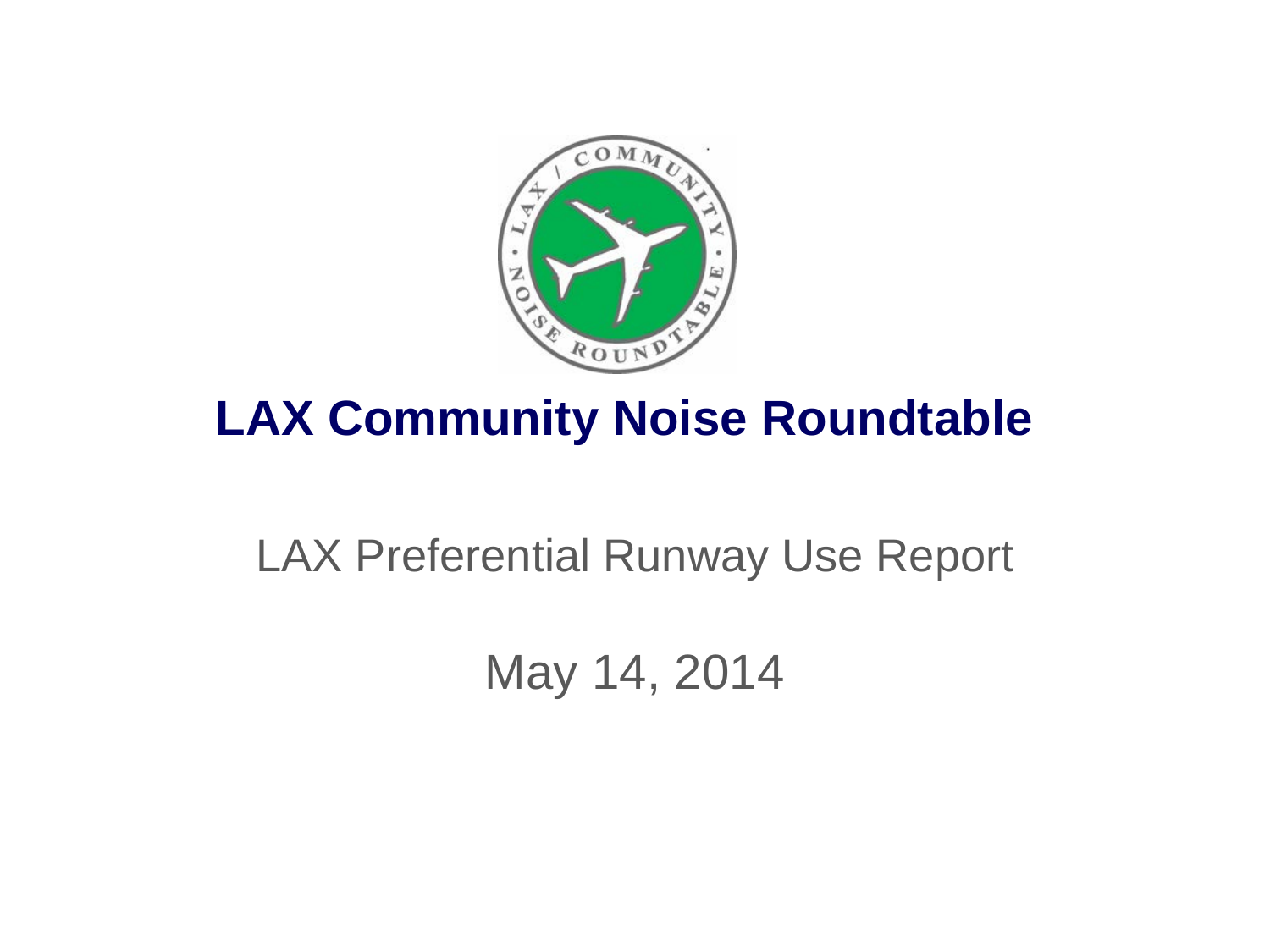

#### **Presentation Overview**

- **Background**
- **Preferential Runway Use Policy**
	- **Rules**
	- **Implementation**
- **Report findings**
- **Past efforts to improve the Preferential Runway Use Policy**
- **Report recommendations for improving implementation of the Preferential Runway Use Policy**
- **Questions and comments**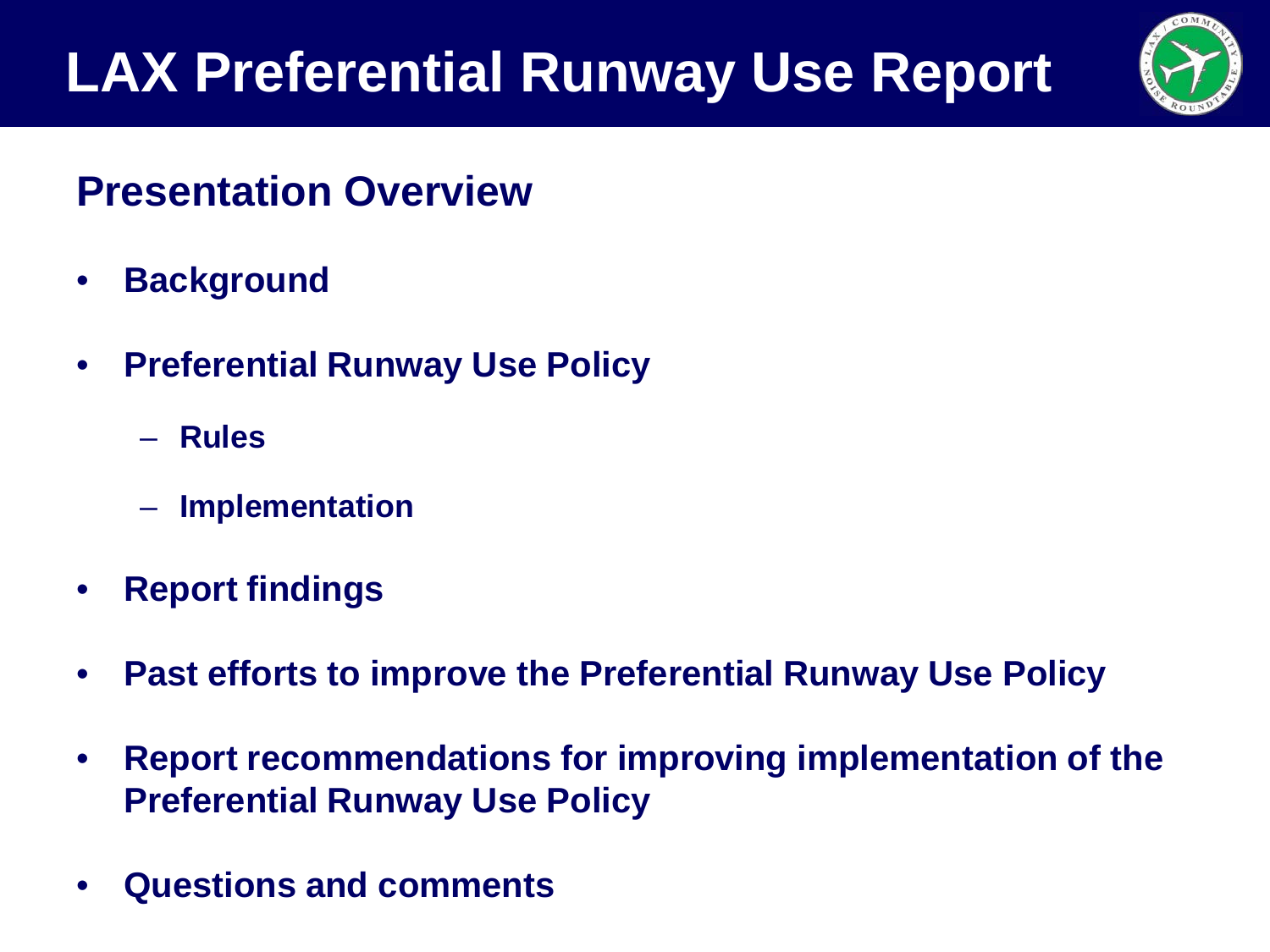

#### **Background**

- **Because of incompatible land uses within its 65 decibel (dB) Community Noise Equivalent Level (CNEL) contour, LAX has been deemed by Los Angeles County as a "noise problem" airport, pursuant to the state's Noise Standards (PUC, Title 21)**
- **LAWA, as owner and operator of LAX, must implement programs to reduce the noise impact area and, in the interim, apply for a three-year variance from the state's noise standards**
- **One such noise reduction program is LAWA's longstanding Preferential Runway Use Policy (Policy), which is codified in Section 05 of the LAX Rules and Regulations Manual**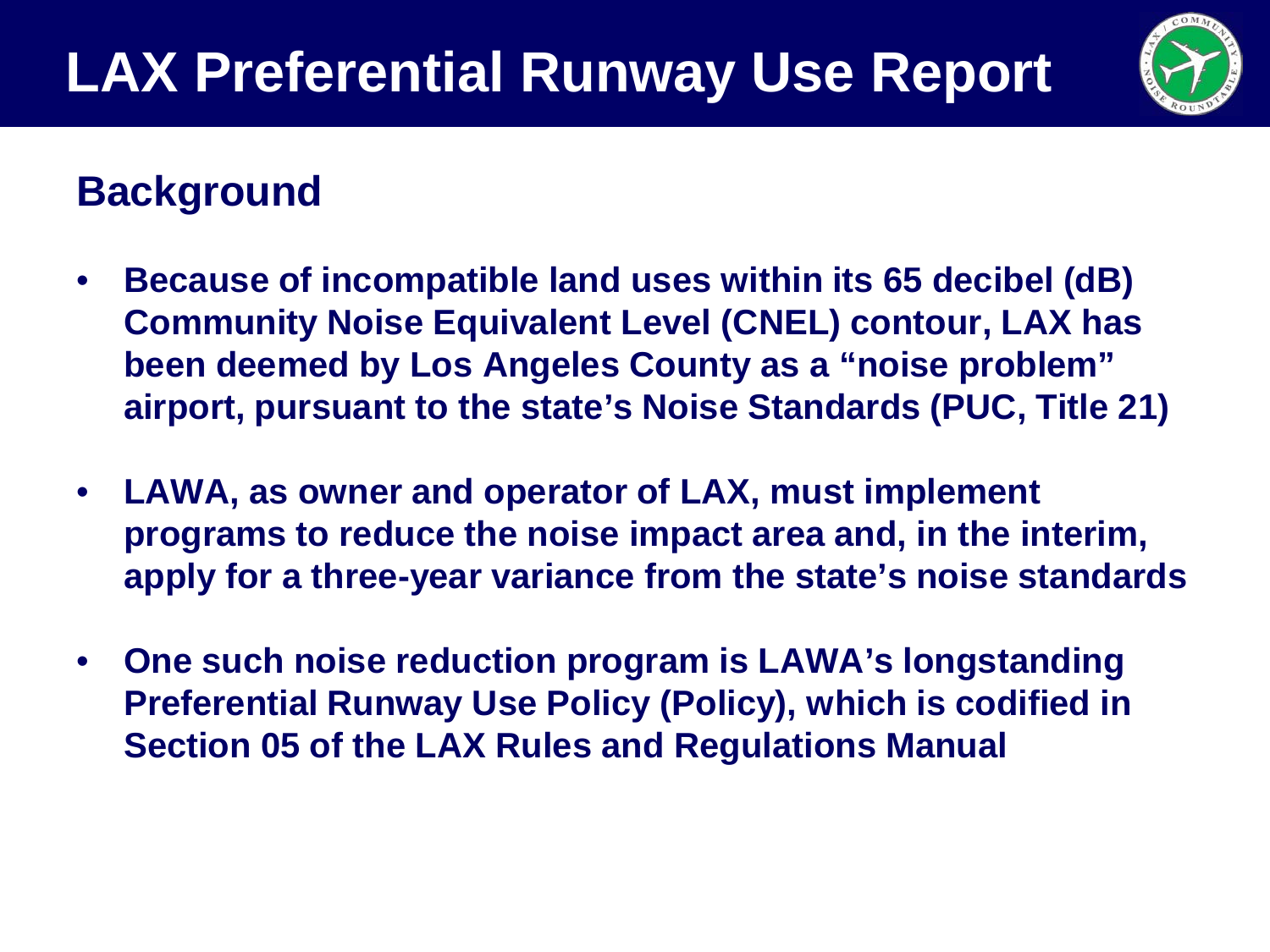

#### **Background**

- **Pursuant to Order 7 of the LAX Variance, LAWA agreed to:**
	- **analyze the effectiveness of the Policy,**
	- **identify areas for potential improvement, and**
	- **submit a report to Caltrans on LAWA's findings**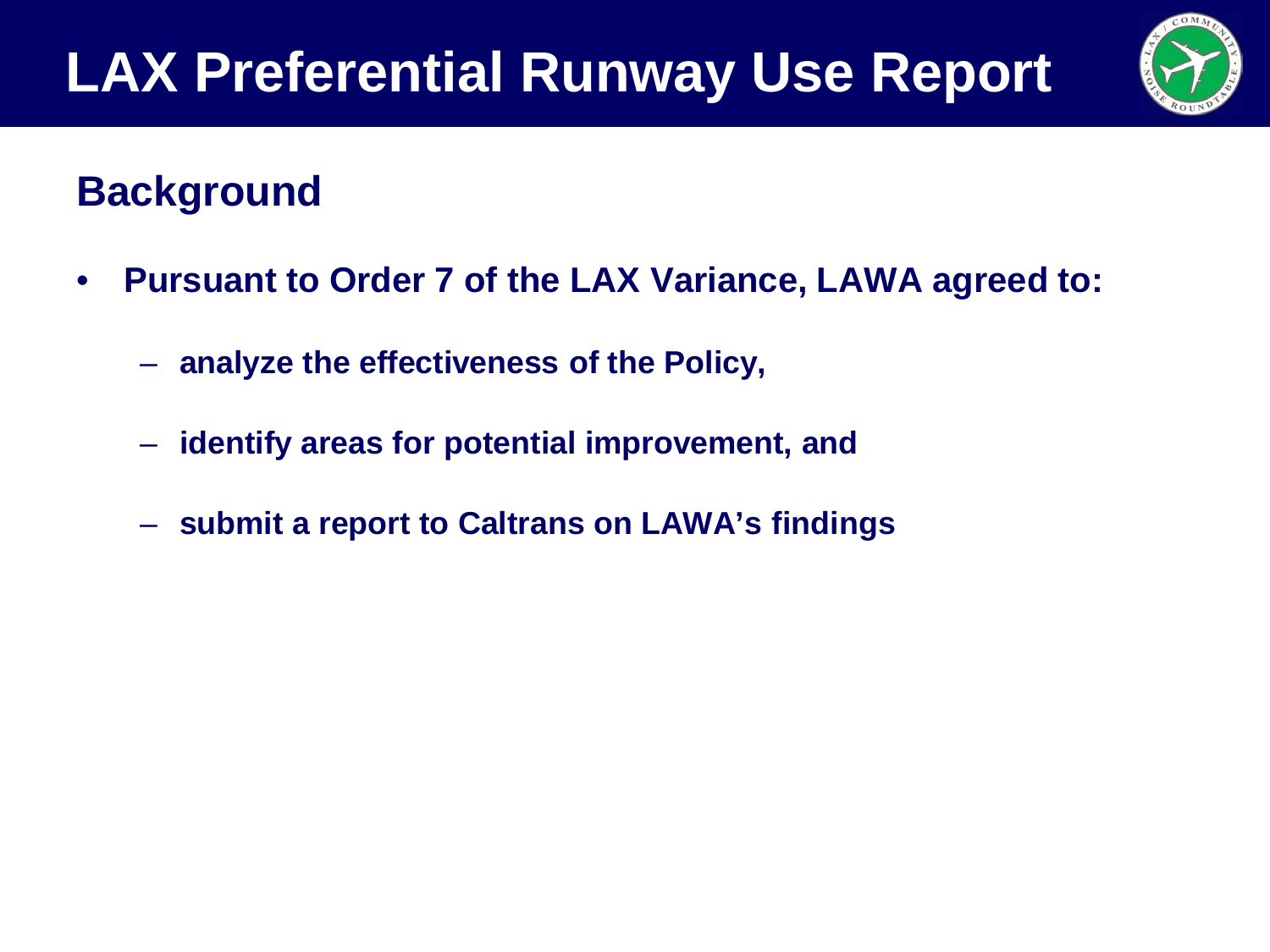

### **LAWA's Preferential Runway Use Policy**

- **Rules relevant to implementation of the Policy are as follows:**
	- **1. Operational Responsibilities**
		- **a. ATC shall employ the noise abatement preferential runway and taxiway use procedures specified herein, recognizing that under certain conditions it may be necessary to prescribe deviations because of aircraft emergencies, adverse weather, or field construction and maintenance work. Nothing in these procedures shall limit the discretion of either ATC or the pilot with respect to the full utilization of the airport facilities in an unusual situation.**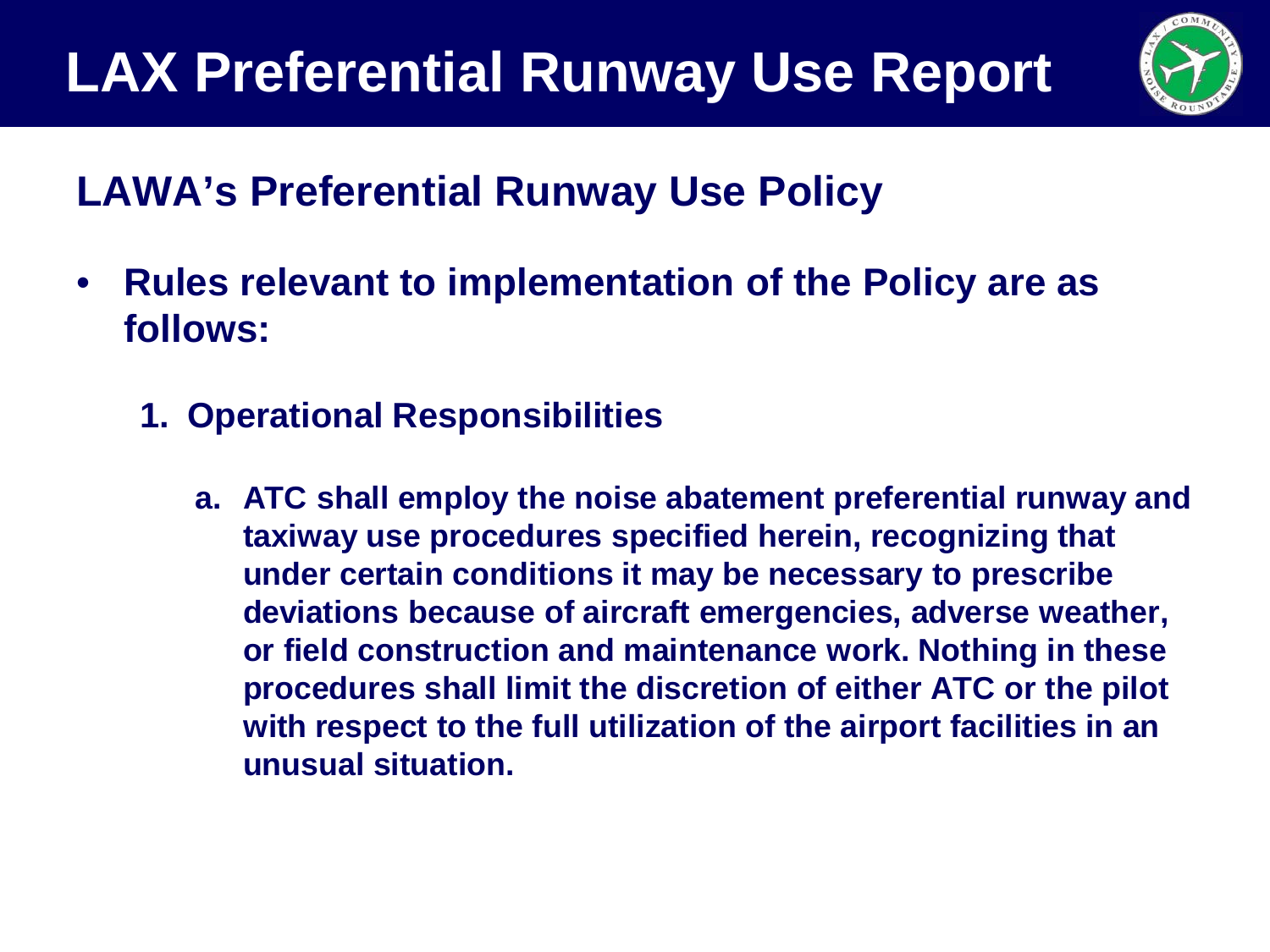

### **LAWA's Preferential Runway Use Policy**

- **Rules relevant to implementation of the Policy are as follows:**
	- **2. Runway Use Procedures**
		- **a. Preferential Runway Use. During the noise sensitive hours of 2200 to 0700, ATC shall maximize use of inboard Runways 06R/24L and 07L/25R and Taxiways C and E. At all times, the inboard runways shall be preferred to the outboard runways for departures. Over-Ocean Operation procedures shall be in effect between the hours of 0000 and 0630.**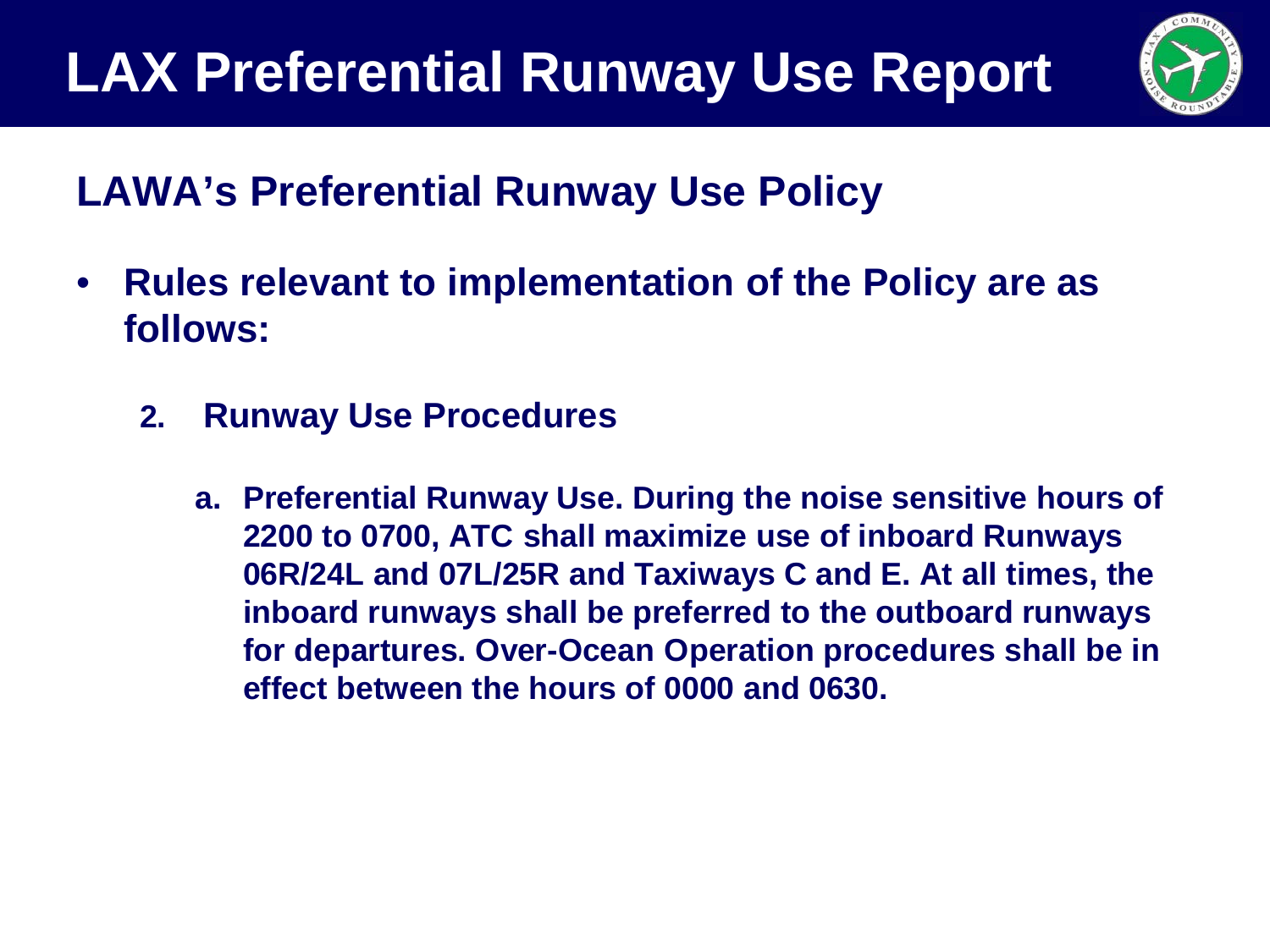

#### **LAWA's Preferential Runway Use Policy**



**Daytime Westerly Operations**

**Nighttime Over-Ocean Operations**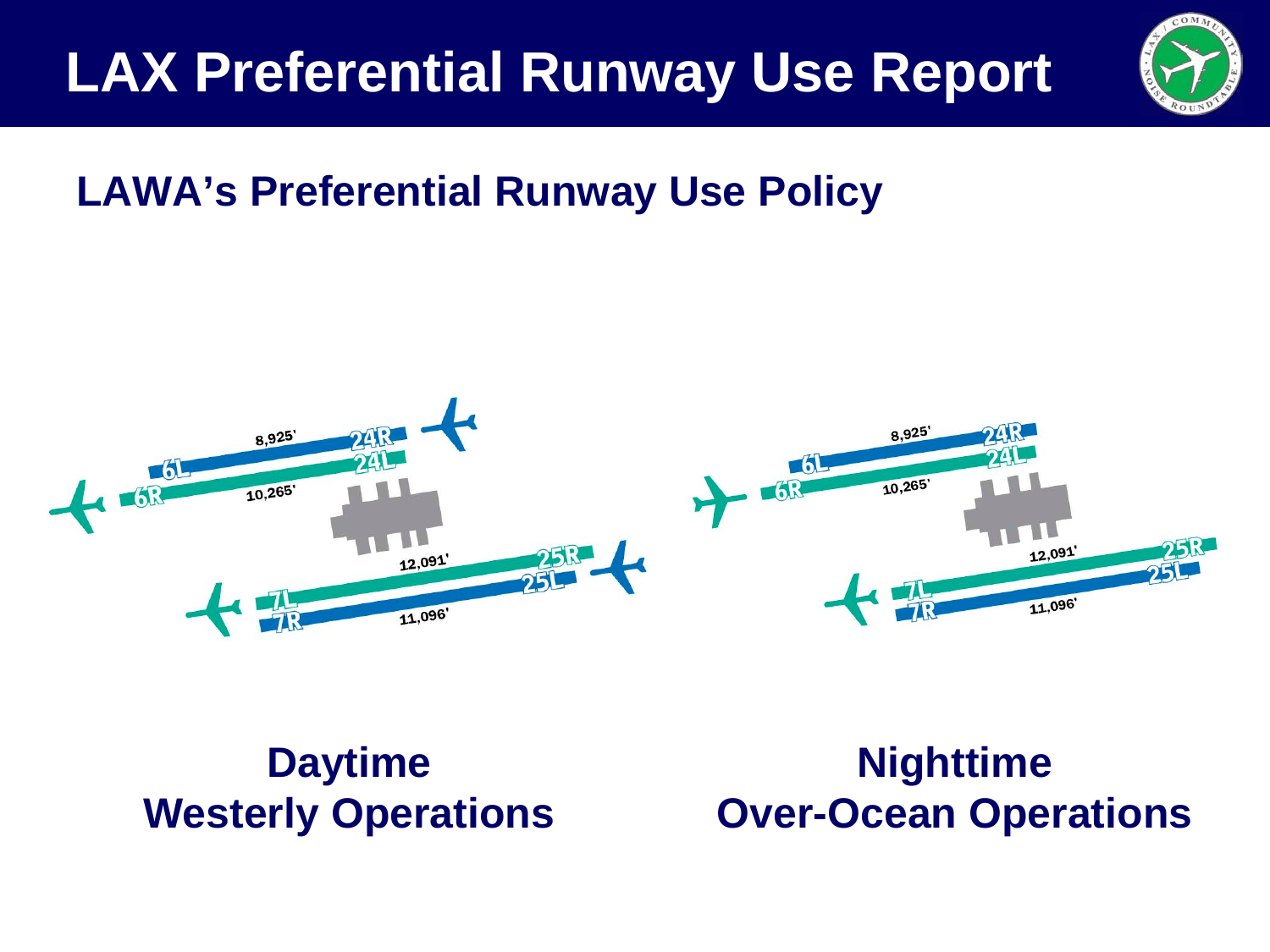

### **LAWA's Preferential Runway Use Policy**

- **Implementation of the Policy:**
	- **Implementation: LAWA coordinates with Federal Aviation Administration (FAA) Air Traffic Control (ATC), which is responsible for assigning runways to departing and arriving aircraft at LAX**
		- **FAA ATC has the discretion to utilize all four runways as necessary for the purposes of safety and air traffic efficiency**
	- **Tracking: LAWA tracks implementation of the Policy as a routine part of its noise management program; using the Airport Noise and Operations Management System (ANOMS) to gather operational data**
	- **Reporting: LAWA reports on operations and runway usage in a quarterly report it prepares pursuant to its Variance**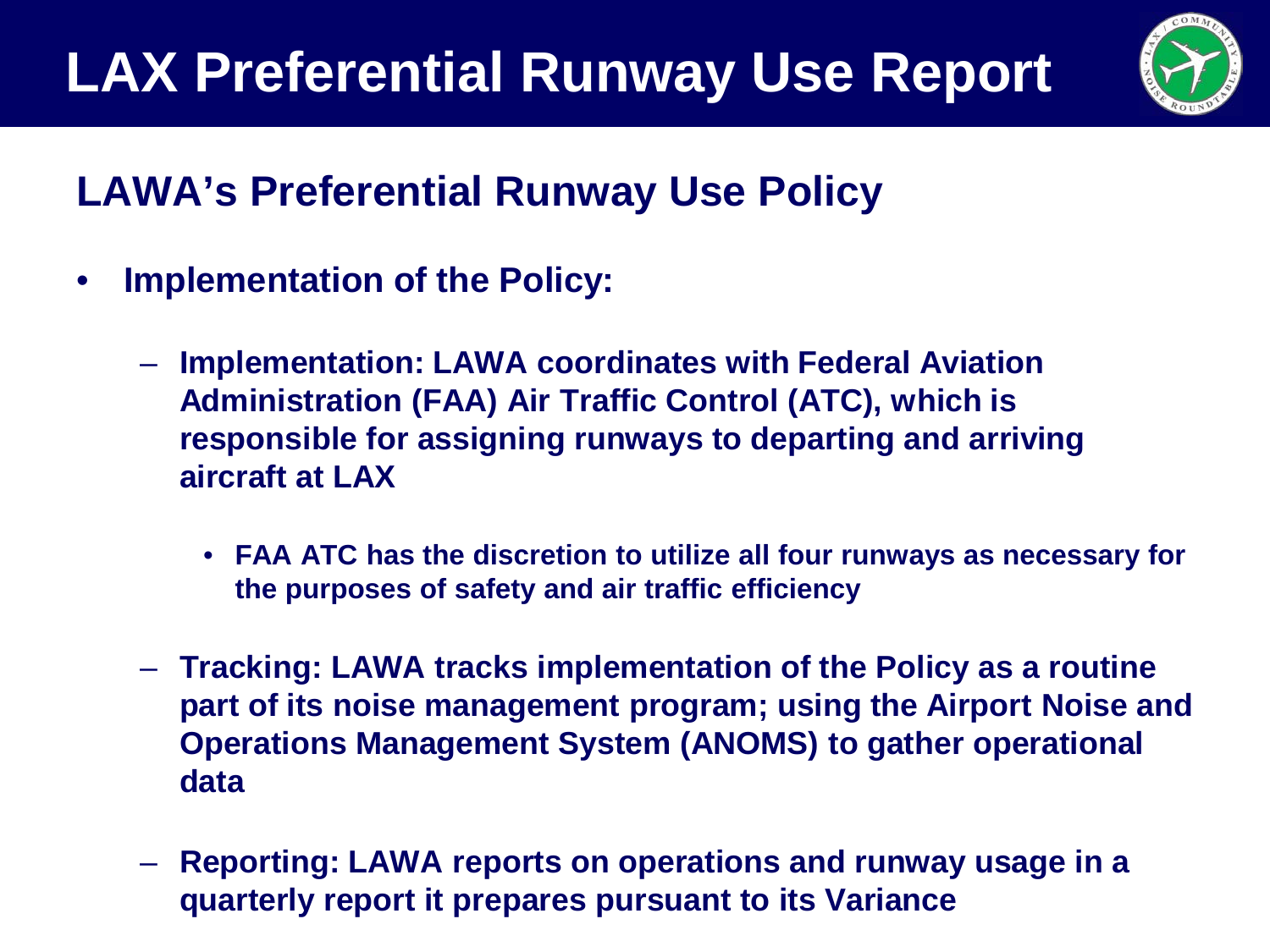

### **The Report found that overall adherence to the Policy is very high**

- **Over the four-year study period,** *departures on the inboard runways occurred:*
	- **97% of the time on the North Complex, and**
	- **93% of the time on the South Complex**
- **Over this same study period,** *arrivals on the outboard runways occurred:*
	- **93% of the time on the North Complex, and**
	- **94% of the time on the South Complex**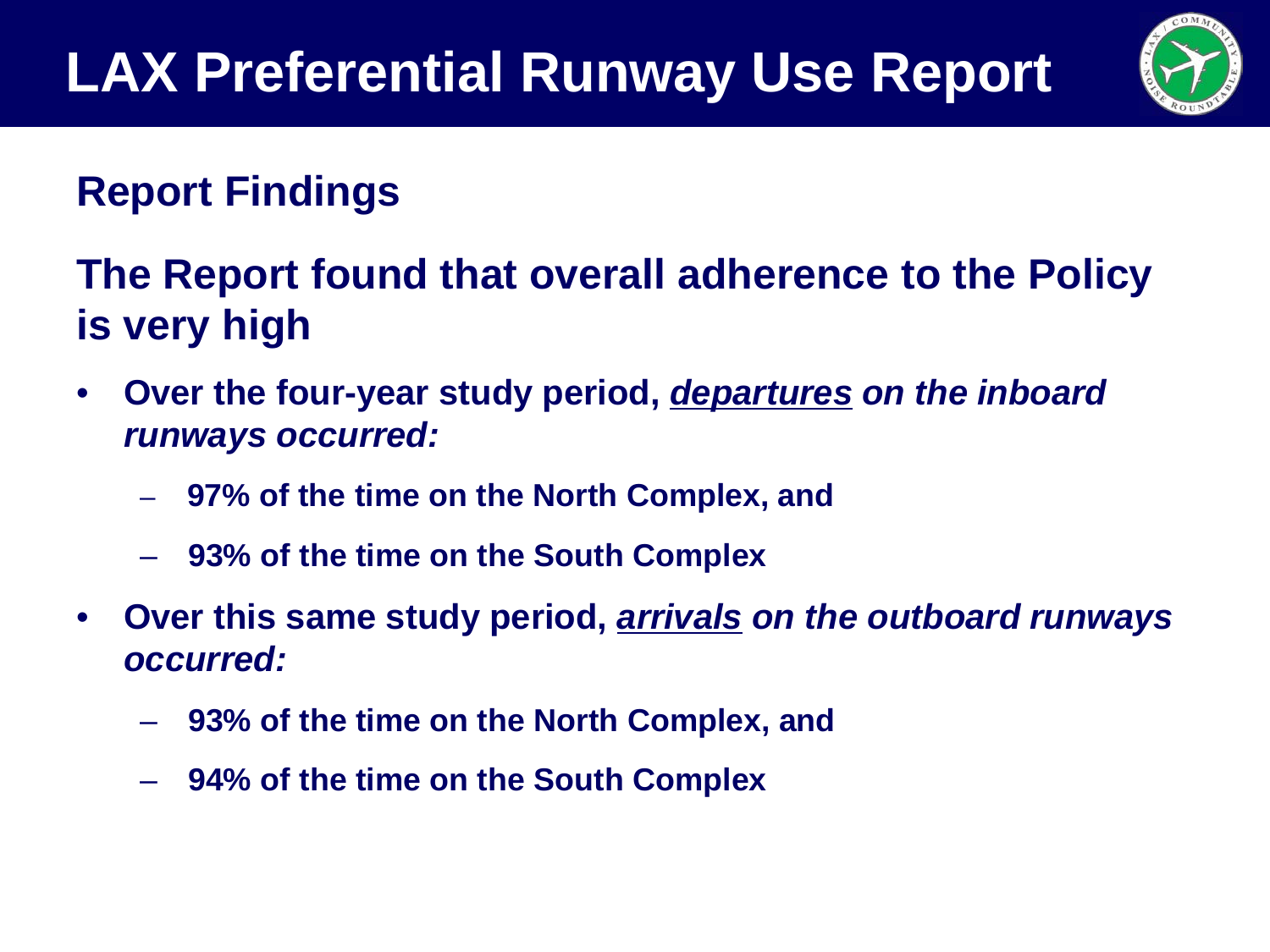

| 2010 - 2013 RUNWAY UTILIZATION - NORTH AND SOUTH COMPLEXES        |                   |                 |                 |                 |  |  |  |
|-------------------------------------------------------------------|-------------------|-----------------|-----------------|-----------------|--|--|--|
|                                                                   | <b>Departures</b> |                 | <b>Arrivals</b> |                 |  |  |  |
| <b>Calendar Year</b>                                              | <b>Inboard</b>    | <b>Outboard</b> | <b>Inboard</b>  | <b>Outboard</b> |  |  |  |
| <b>NORTH COMPLEX</b>                                              |                   |                 |                 |                 |  |  |  |
| 2013                                                              | 97%               | 3%              | 8%              | 92%             |  |  |  |
| 2012                                                              | 96%               | 4%              | 8%              | 92%             |  |  |  |
| 2011                                                              | 97%               | 3%              | 6%              | 94%             |  |  |  |
| 2010*                                                             | 97%               | 3%              | 6%              | 94%             |  |  |  |
| <b>Four Year Average</b>                                          | 97%               | 3%              | 7%              | 93%             |  |  |  |
| <b>SOUTH COMPLEX</b>                                              |                   |                 |                 |                 |  |  |  |
| 2013                                                              | 91%               | 9%              | 6%              | 94%             |  |  |  |
| 2012                                                              | 93%               | 7%              | 7%              | 93%             |  |  |  |
| 2011                                                              | 94%               | 6%              | 7%              | 93%             |  |  |  |
| 2010*                                                             | 94%               | 6%              | 6%              | 94%             |  |  |  |
| <b>Four Year Average</b>                                          | 93%               | 7%              | 6%              | 94%             |  |  |  |
| *Calendar Year 2010 - based on Q2 - Q4 data<br>Source: LAWA, 2014 |                   |                 |                 |                 |  |  |  |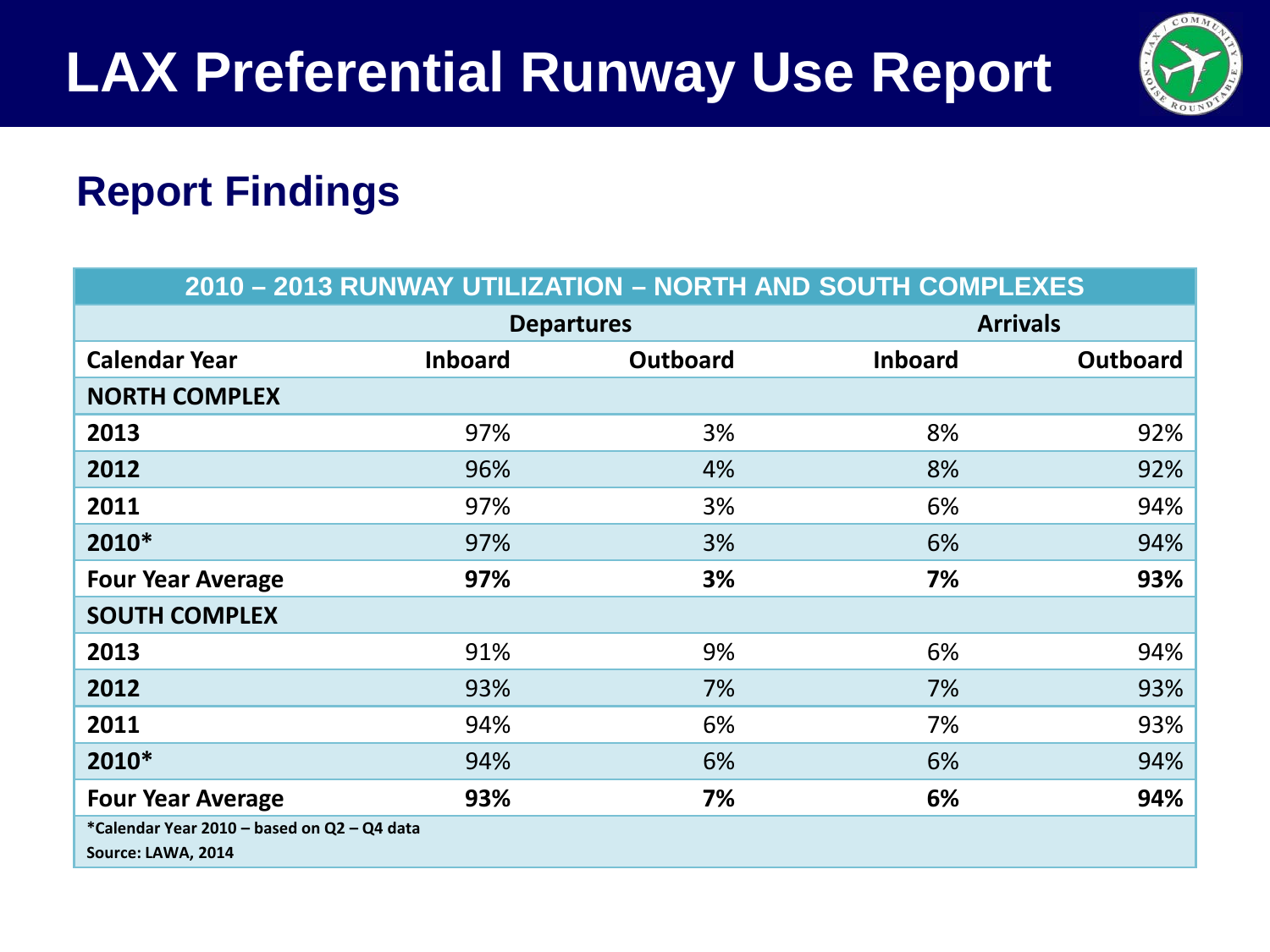

• **When runway utilization was examined by time of day for both the North and South Complexes, the Report found that use of the inboard runways for departures decreased during the nighttime hours of midnight to 6:30 a.m.**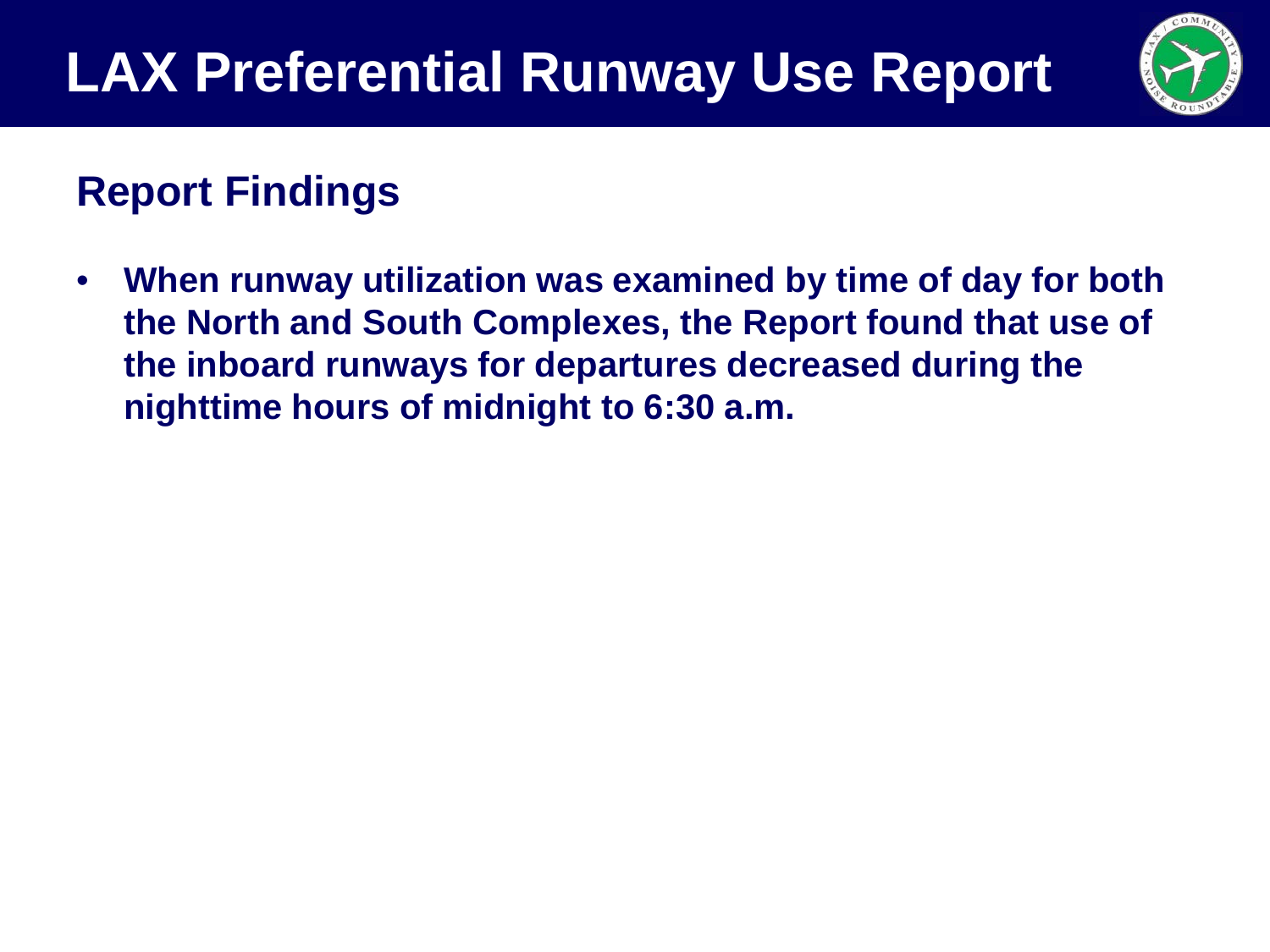

|                                   |                | <b>Departures</b> | <b>Arrivals</b> |                 |
|-----------------------------------|----------------|-------------------|-----------------|-----------------|
| <b>Period</b>                     | <b>Inboard</b> | <b>Outboard</b>   | <b>Inboard</b>  | <b>Outboard</b> |
| <b>NORTH COMPLEX</b>              |                |                   |                 |                 |
| 24 Hours                          | 97%            | 3%                | 8%              | 92%             |
| Day (7 a.m. - 10 p.m.)            | 97%            | 3%                | 4%              | 96%             |
| Night (10 p.m. - 7 a.m.)          | 95%            | 5%                | 33%             | 67%             |
| Over Ocean (Midnight - 6:30 a.m.) | 90%            | 10%               | 73%             | 27%             |
| <b>SOUTH COMPLEX</b>              |                |                   |                 |                 |
| 24 Hours                          | 91%            | 9%                | 6%              | 94%             |
| Day (7 a.m. - 10 p.m.)            | 93%            | 7%                | 5%              | 95%             |
| Night (10 p.m. - 7 a.m.)          | 85%            | 15%               | 18%             | 82%             |
| Over Ocean (Midnight - 6:30 a.m.) | 79%            | 21%               | 46%             | 54%             |
| Source: LAWA, 2014                |                |                   |                 |                 |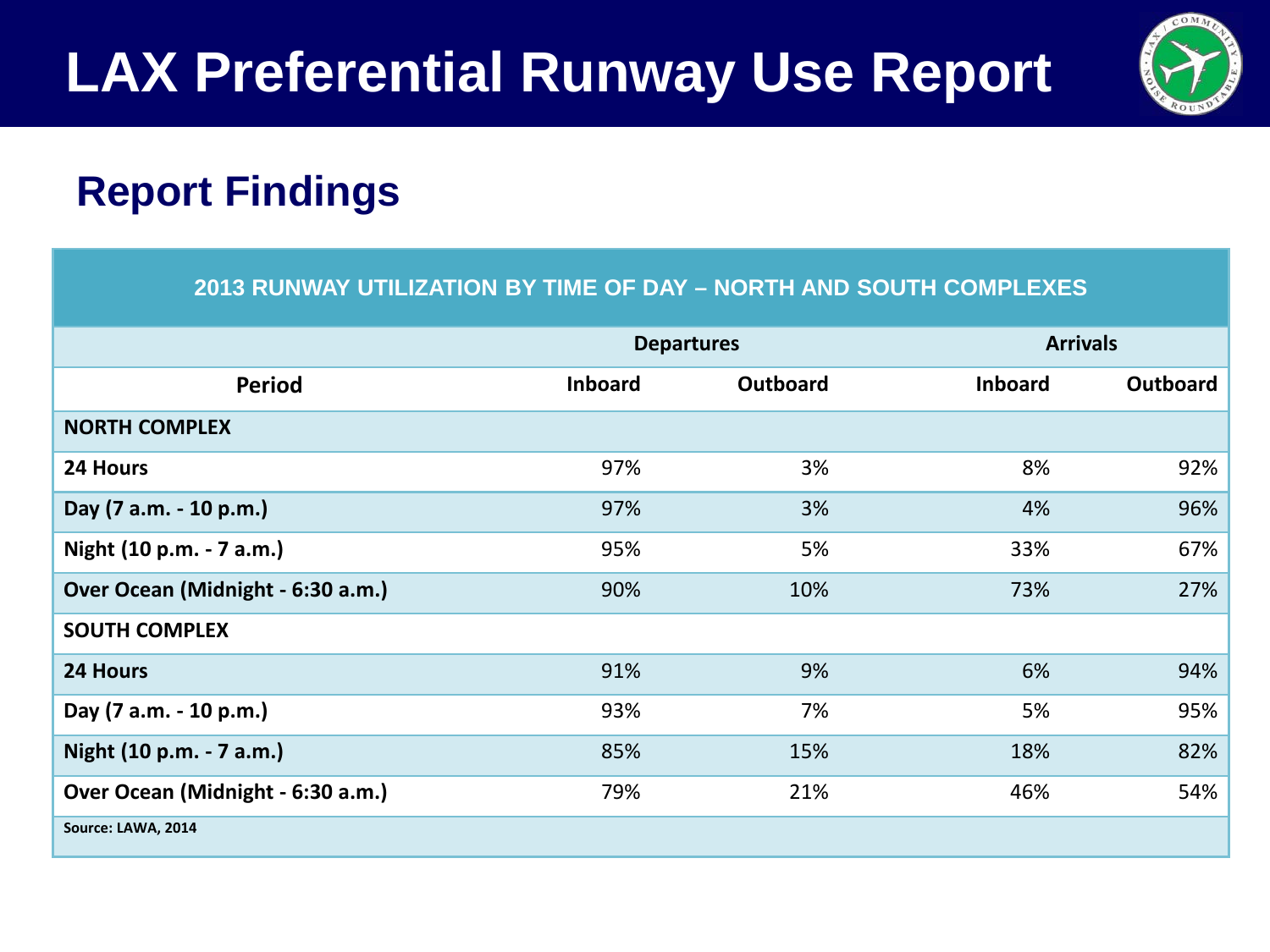

- **Policy adherence rates are higher among commercial/air cargo operators as compared to general aviation aircraft operators**
	- **Over a four-year period, commercial/air cargo aircraft departed from the inboard runway (7L/25R) 95% of the time and only 5% of the time from the outboard runway (7R/25L) on the South Complex**
	- **During this same period, general aviation aircraft departed from Runway 7L/25R 70% of the time and departed from Runway 7R/25L 30% of the time**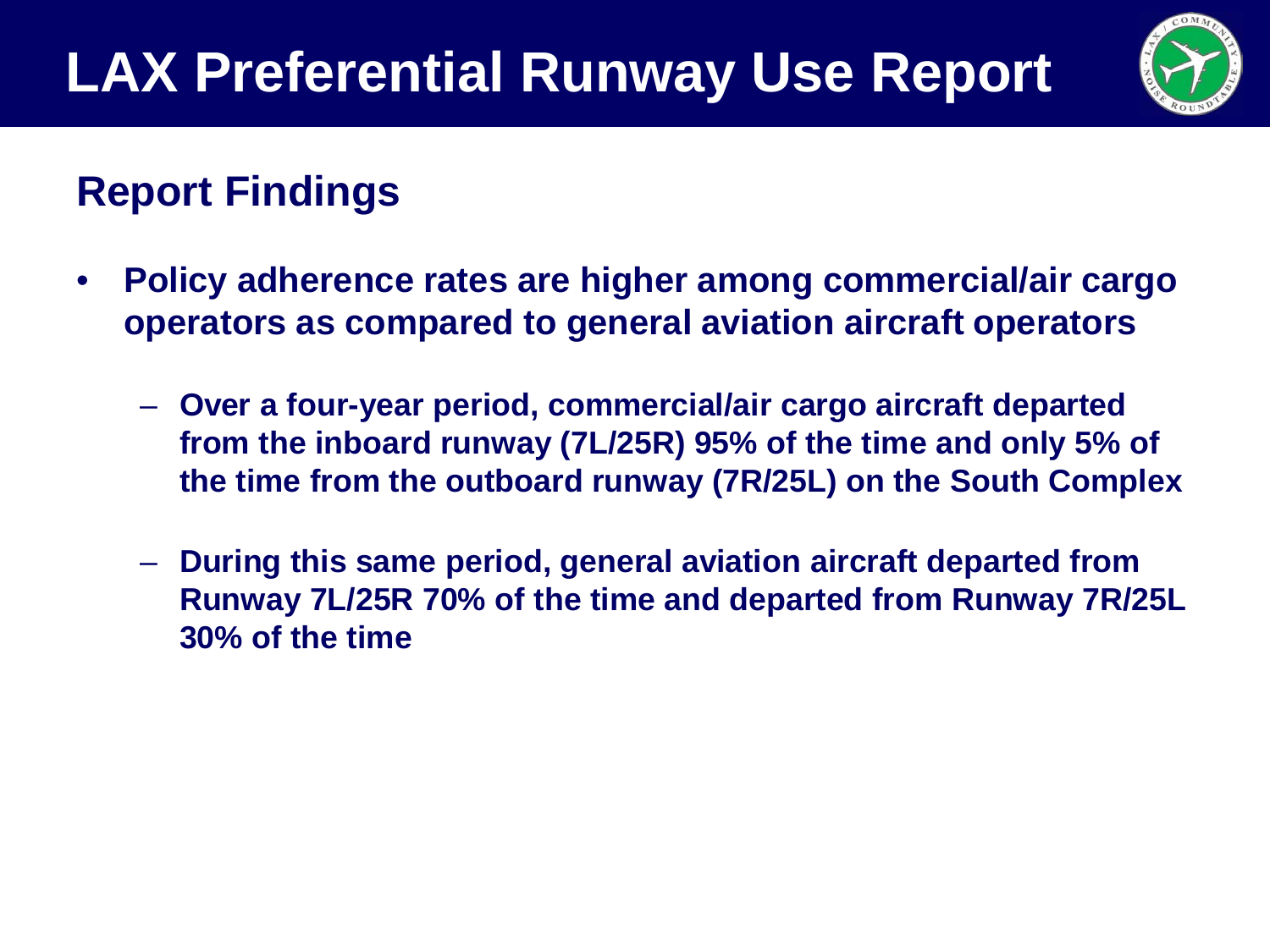

- **Primary reasons for non-adherence to the Policy:**
	- **High volumes of air traffic**
	- **Runway closures related to emergencies**
	- **Runway closures related to routine maintenance activities, which primarily occur during the nighttime hours**
	- **Safe and efficient movement of general aviation aircraft taxiing from fixed base operators south of Runway 7R/25L**
	- **Aircraft design and separation standards, which prohibit certain types of aircraft (e.g., B747-800) with expanded wing spans from departing from Runway 25R due to insufficient spacing between the runway and TWY B**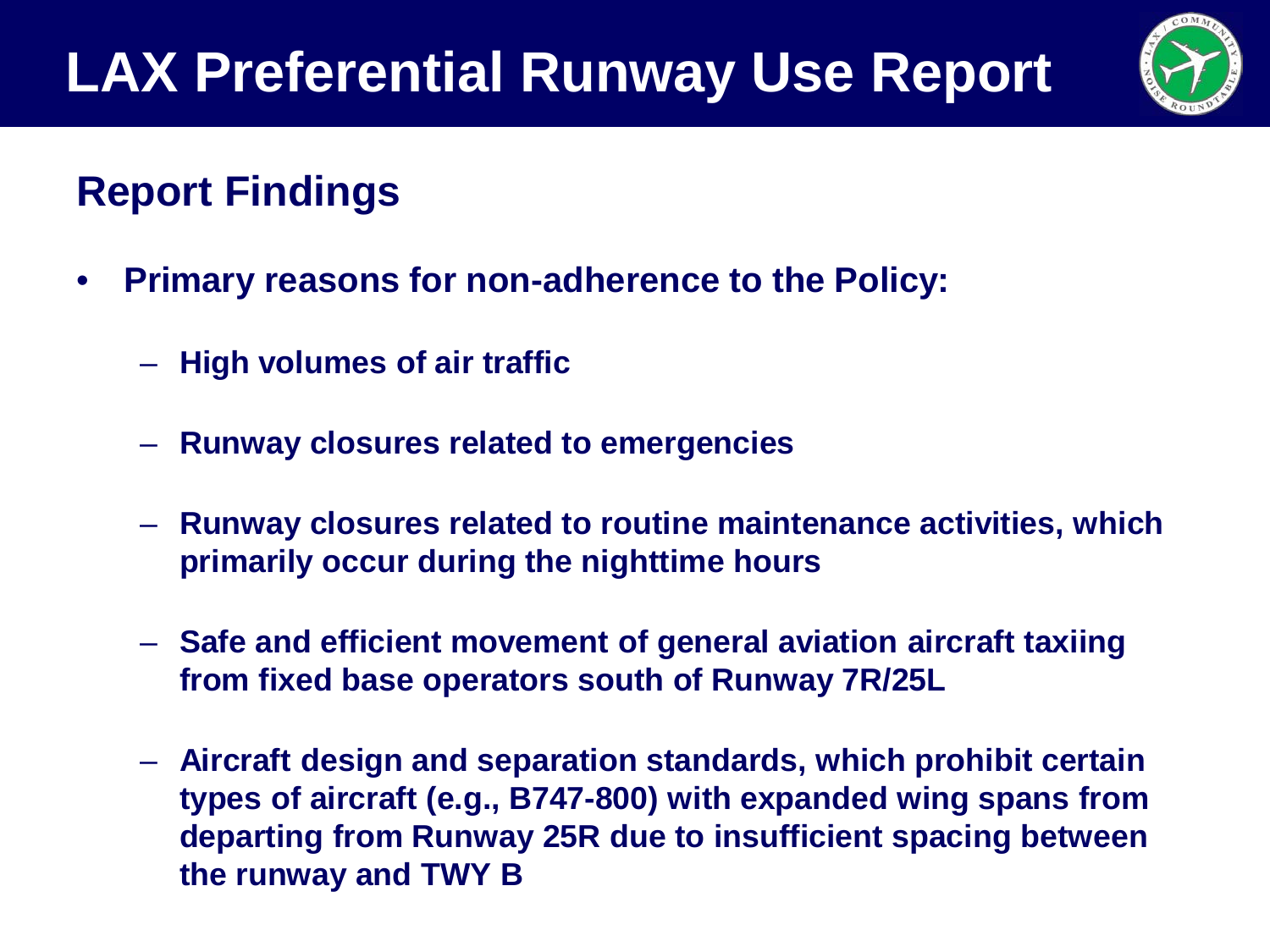

#### **Past Efforts to Improve the Preferential Runway Use Policy**

- **Ongoing actions:**
	- **Minimize duration of Runway 25R closures by consolidating all maintenance work during a planned closure and scheduling maintenance during the lowest traffic periods practicable**
	- **Assign as many south-complex cargo and GA aircraft departures to the inboard runway as safety and workload allows**
	- **Continue to encourage and coordinate with cargo operators who are familiar with the airport to routinely request inboard runways for departure**
	- **Continually monitor implementation of the Policy and provide periodic updates to the Roundtable related to implementation of the Policy; post runway utilization reports to the LAX Roundtable website**
	- **Conduct outboard runway departures between midnight and 6:30 a.m. only when absolutely necessary (e.g., when inboard runways or key taxiways are closed)**
	- **Conduct outreach with affected jurisdictions**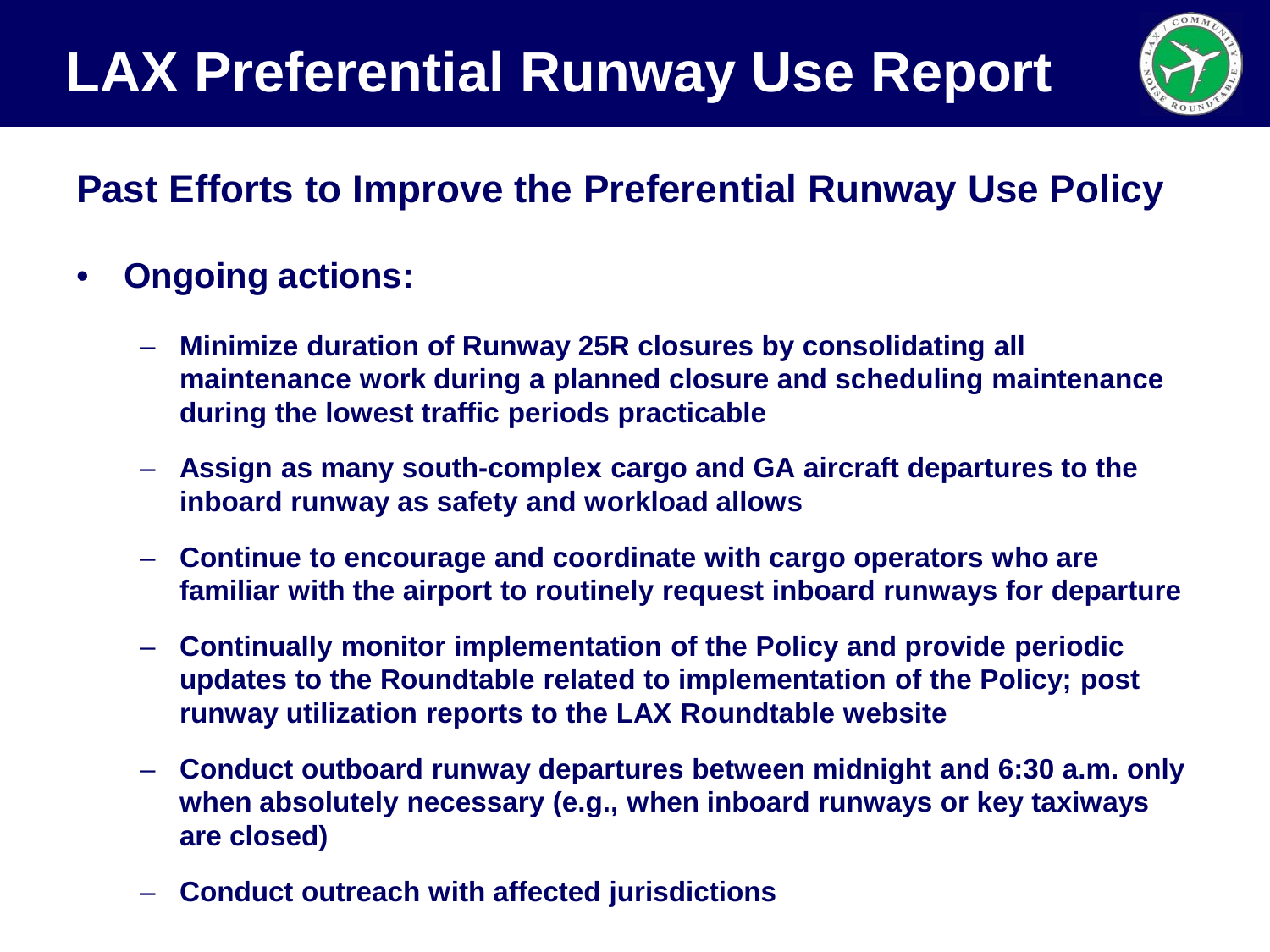

#### **Report Recommendations for Improving Implementation of the Policy**

- **1. Develop pamphlets and/or flyers that can be posted in pilots' lounges/ready rooms that educate pilots on the purpose and importance of adherence with the Policy**
- **2. Develop a brochure that is sent out to airlines and general aviation aircraft owners and operators that have large numbers of non-adherent operations in any quarter, educating them as to the purpose, intent, and need for adherence with the Policy. Consider other potential recipients of the brochure besides just non-adherent aircraft owners/operators**
- **3. Engage stakeholders to solicit suggestions for improving Policy implementation**
- **4. Post maintenance schedules on the LAX Aircraft Noise website in order to notify communities around LAX when operations on outboard runways may increase**
- **5. Maintain adequate staffing dedicated to the noise program to provide for outreach and timely adherence monitoring**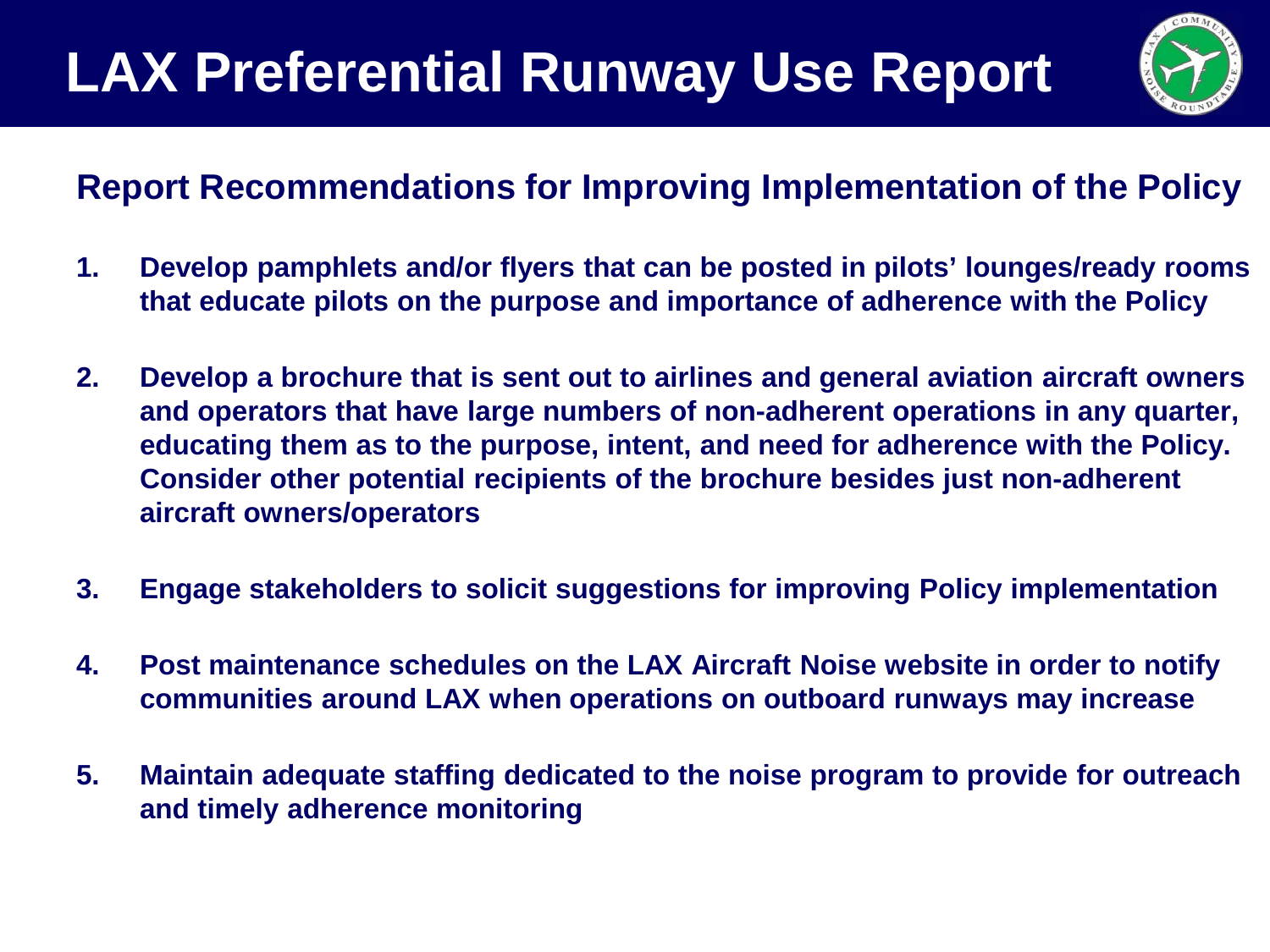

#### **Report Recommendations for Improving Implementation of the Policy**

- **6. Increase efforts to monitor Policy implementation for any abnormal increases in non-adherent operations**
- **7. Use ANOMS to automate, to the greatest extent possible, the process of identifying and investigating atypical increases in non-adherent operations**
- **8. Focus efforts on tracking and investigating non-adherent operations that occur during the nighttime hours and on the south runway complex**
- **9. Request that ATC assign Group VI aircraft, particularly the B747-800 and A380, to depart the north complex inboard runway (24L), especially during the more noisesensitive period between 10 p.m. and 7 a.m.**
- **10. Increase effort to coordinate and work with FAA ATC to maximize implementation of the Policy to the greatest extent practicable**
- **11. Determine if results from the South Runway Shift Study affect operational impacts to the south airfield runway use by allowing more aircraft located on the south side to depart more easily from the inboard runway**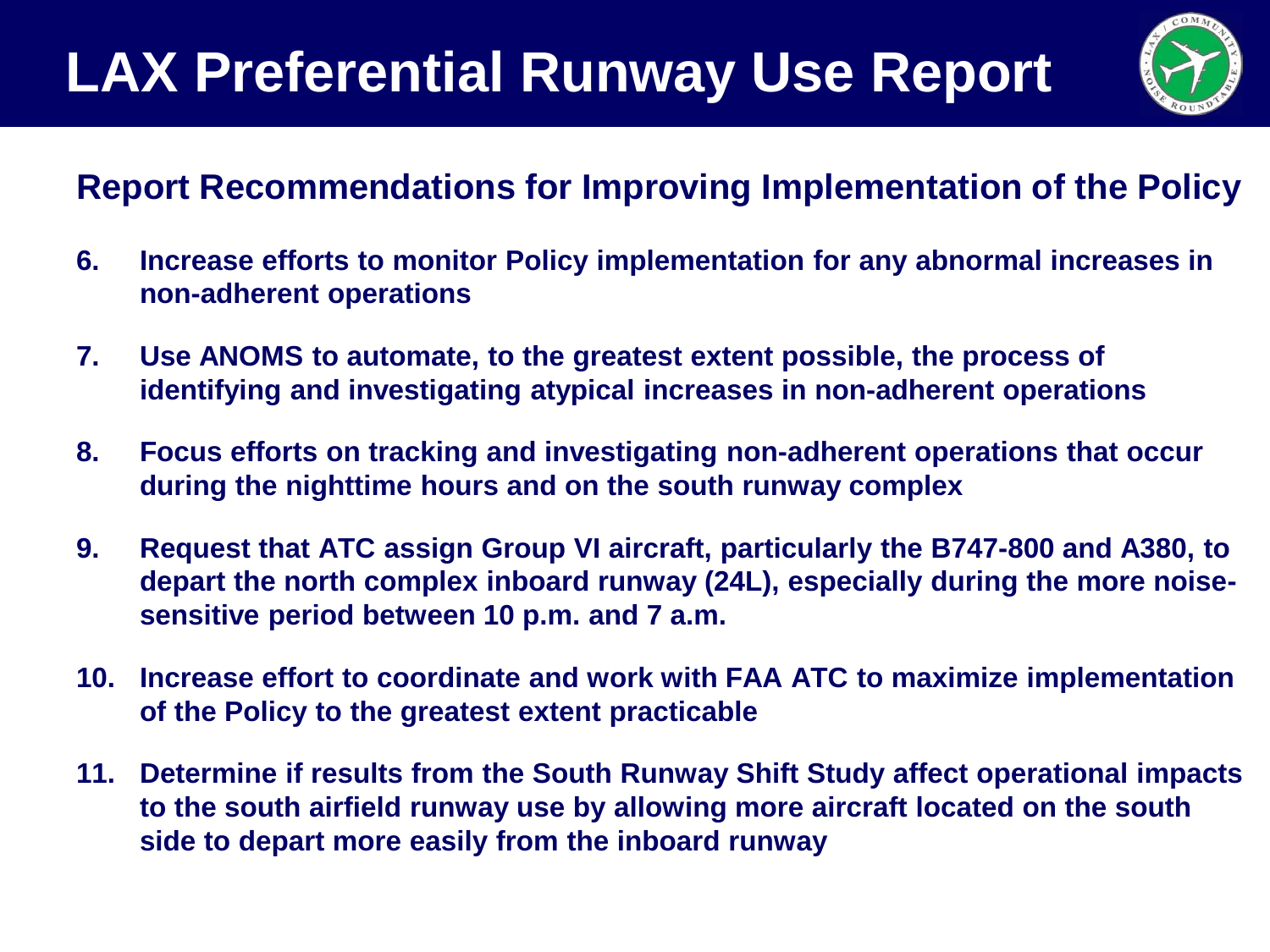

#### **Report Submittal**

• **The Preferential Runway Use Report was submitted to Caltrans Department of Aeronautics on April 11, 2014**